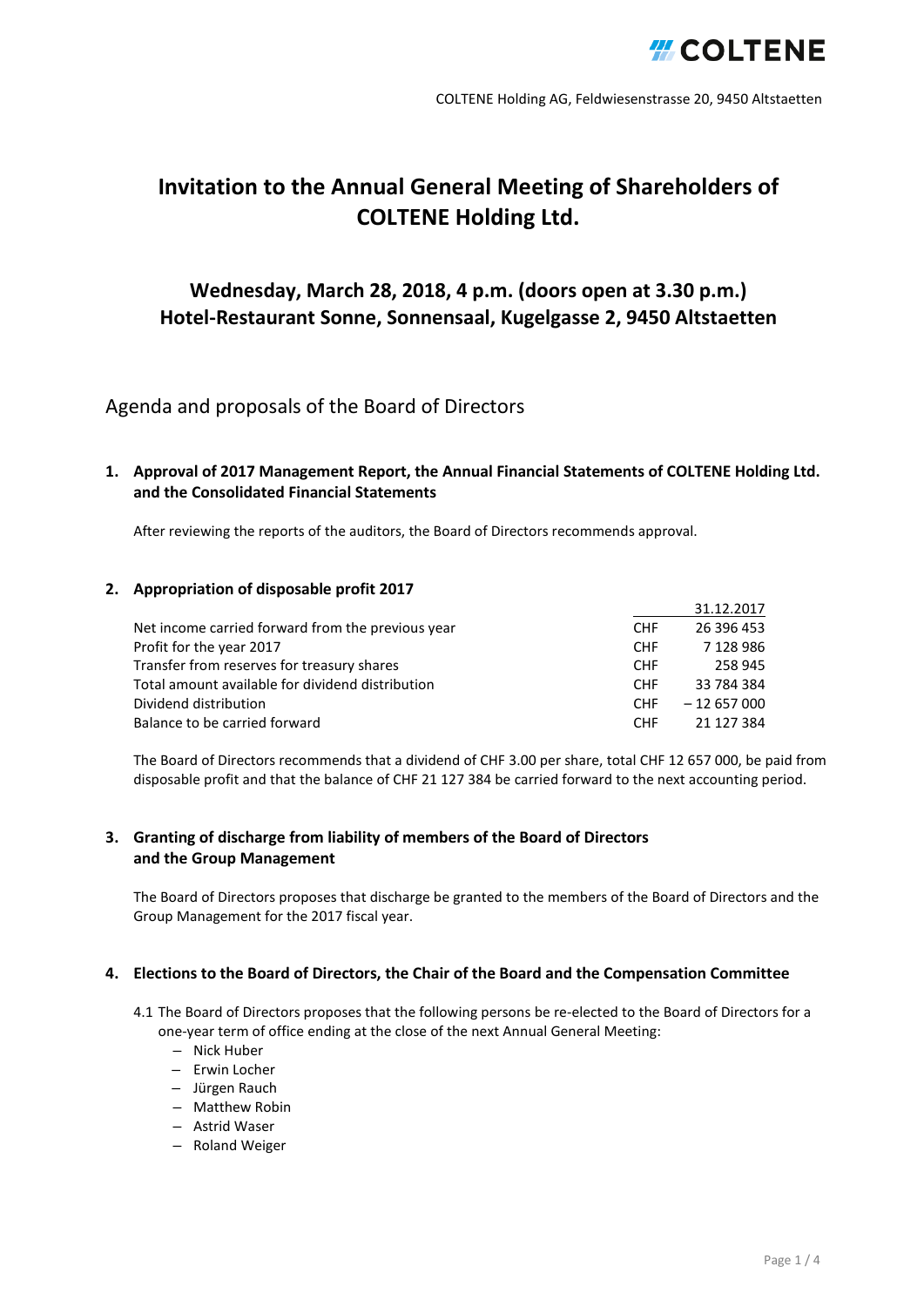

- 4.2 The Board of Directors proposes that Mr. Nick Huber be re-elected Chairman of the Board of Directors for a one-year term of office ending at the close of the next Annual General Meeting.
- 4.3 The Board of Directors proposes that the following persons be re-elected to the Compensation Committee for a one-year term of office ending at the close of the next Annual General Meeting:
	- Nick Huber
	- Matthew Robin
	- Roland Weiger

### **5. Re-election of independent proxy holder**

The Board of Directors recommends the re-election of Dr. iur. Michael Schöbi, Attorney at Law, Erlenweg 15, 9450 Altstaetten, as Independent Proxy Holder for a period of one year ending at the close of the next Annual General Meeting.

### **6. Re-election of auditors**

The Board of Directors recommends that Ernst & Young AG, St. Gallen, be re-elected as auditors for a period of one year ending at the close of the next Annual General Meeting.

### **7. Compensation of members of the Board of Directors and the Group Management**

7.1 The Board of Directors proposes that the General Meeting approve the Compensation Report 2017 in an advisory vote.

#### Explanation for agenda item 7.1

The General Meeting of Shareholders in 2016 approved CHF 560 000 as total compensation to the Board of Directors for 2017. In 2017 COLTENE Holding AG paid in total CHF 536 200 to Board of Directors.

The General Meeting of Shareholders in 2016 approved CHF 2 900 000 as total compensation to the Group Management for 2017, thereof CHF 850 000 for the variable compensation. The total compensation for the Group Management team consisting of five members for 2017 amounted to CHF 2 619 645. The variable compensation in 2017 in total was CHF 784 917.

Further information in regard of the remuneration of the Board of Directors and the Group Management is available in the section Compensation Report of the annual report. The annual report 2017 is available on our website www.coltene.com.

7.2 The Board of Directors proposes that shareholders approve the total maximum amount of CHF 560 000 in fixed compensation for the members of the Board of Directors for the financial year 2019.

### Explanation for agenda item 7.2

The fixed remuneration to the Board of Directors is partly paid in cash and partly in Company shares. The Chairman of the Board of Directors receives CHF 20 000 and the other members of the Board of Directors CHF 10 000 of the fixed compensation in Company shares, subject to a mandatory holding period of at least three years.

7.3 The Board of Directors proposes that shareholders approve the total maximum amount of CHF 3 100 000 as total compensation for the members of the Group Management for the financial year 2019. Thereof CHF 2 100 000 will be paid as maximum fixed compensation and CHF 1 000 000 as maximum variable compensation to the Group Management.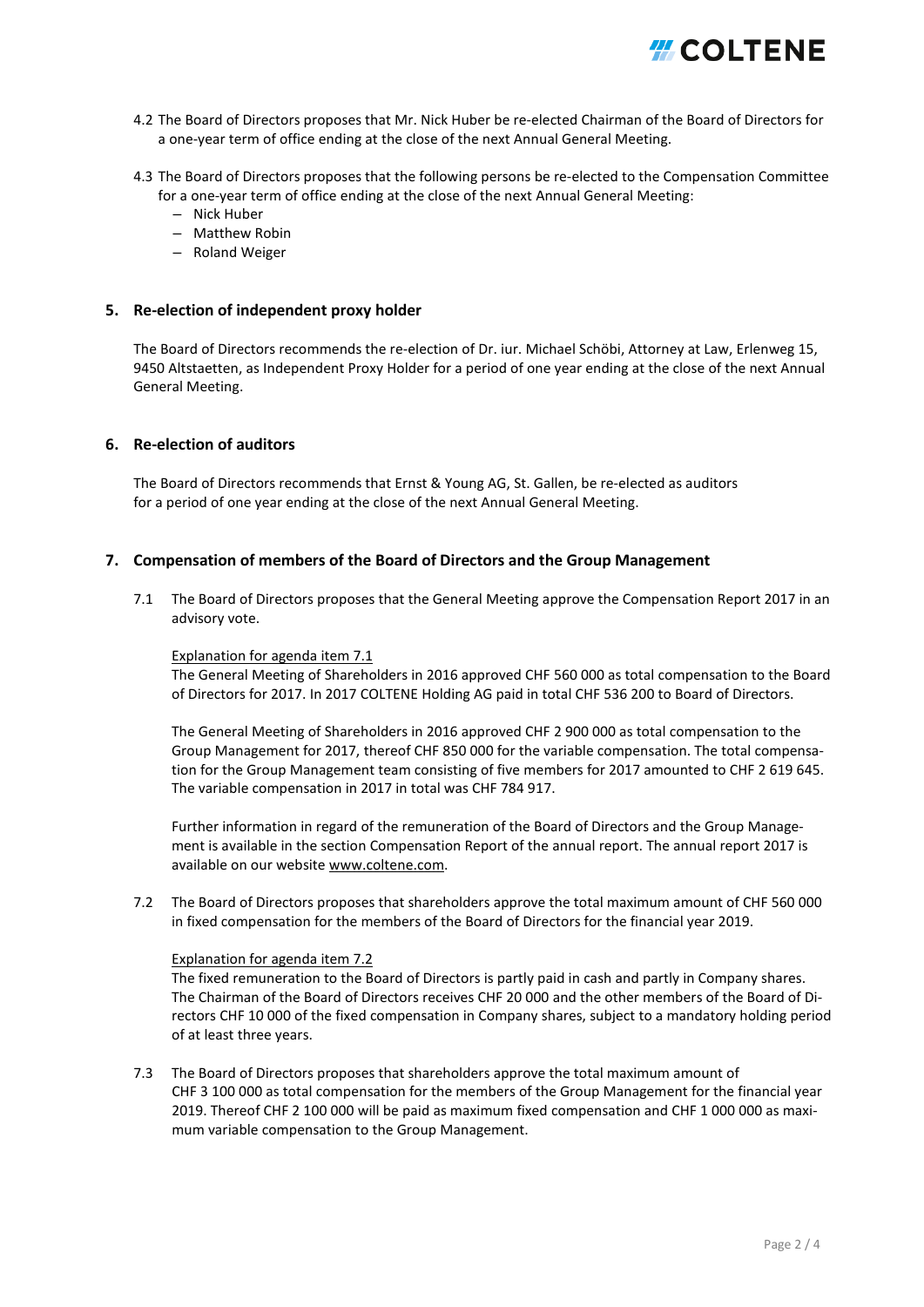

#### Explanation for agenda item 7.3

The fixed compensation will be paid out in cash and includes among others base salary, contributions to statutory social security schemes (AHV, IV, ALV, NBU, KTG, pension plan contributions) and company vehicle expenses. The variable compensation paid will depend on the attainment of the targets that have been set for the members of the Group Management. 20% of the variable compensation will be paid in Company shares, subject to a mandatory holding period of three years.



### *Approval of the compensation to the Board of Directors and the Group Management*

## Administrative information

#### **Documents**

The printed Annual Report 2017 consisting of the Management Report, the Annual Financial Statements, the Consolidated Financial Statements, and the Compensation Report as well as the Reports of the Auditors, will be available for inspection as of Thursday, March 6, 2018 at the registered office of the Company. Registered shareholders will receive the invitation to the Annual General Meeting, the registration and the power of attorney to third parties form and the power of attorney to the independent proxy form as well as the FY 2017 media release by mail. They may order a printed copy of the Annual Report 2017 by marking the appropriate boxes on the registration or proxy form. The printed Annual Report 2017 is available only in English. A German translation of the reporting section and the entire report in English can be downloaded from the websit[e www.coltene.com.](https://www.coltene.com/de/investoren-medien/finanzpublikationen/)

#### **Representation / Proxy**

According to Paragraph 10 of the Articles of Incorporation, a shareholder can attend the Annual General Meeting in person and vote his or her shares or be represented by a third party by written proxy (fill in the form registration/power of attorney to third parties).

In addition, shareholders may be represented by Dr. iur. Michael Schöbi, Attorney at Law, Erlenweg 15, 9450 Altstaetten, as the independent proxy holder as set forth in Art. 689c CO (fill in the form power of attorney to the independent proxy).

#### **Use of the online platform of ShareCommService AG**

COLTENE Holding AG offers its shareholders the opportunity to register on ShareCommService AG's online platform (Indirect Voting Systems – IDVS) and to order their entrance card electronically or to grant the independent proxy a power of attorney and issue instructions for the exercise of voting rights until the close of the online voting period on March 26, 2018 at 4 p.m.